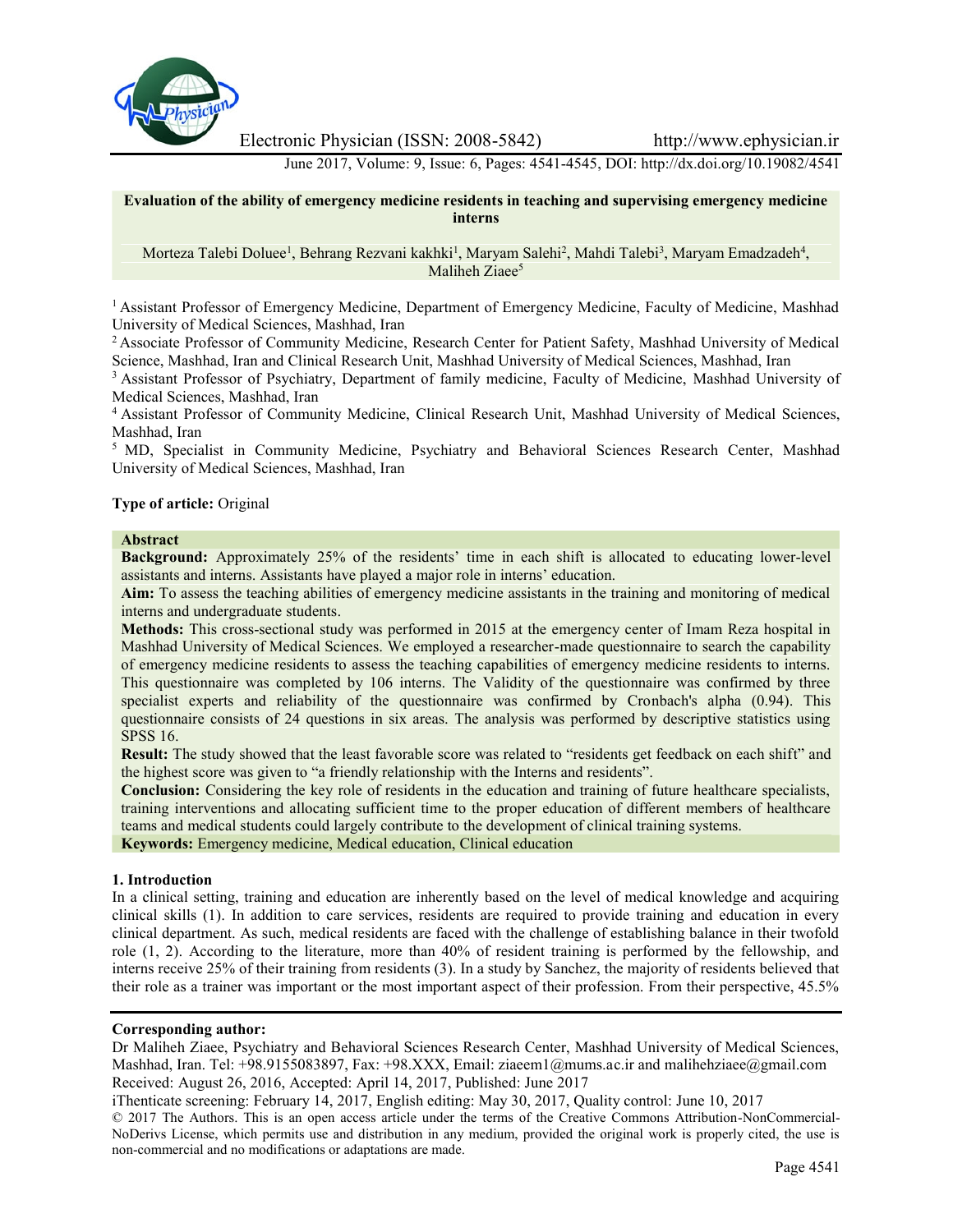of their training was provided by other residents, and 90% stated that they had to practice and receive education in order to promote their training skills (4). Since most resident training programs are focused on acquiring and promoting clinical skills, many residents lack adequate training and communication skills in the clinical environment (1). Despite the perceived importance of this essential role for residents, they may not receive adequate formal training in teaching skills (5). Learning basic teaching skills should be part of the educational curriculum for medical residents (6). Moreover, previous studies have suggested that educational level is enhanced in the universities where medical assistants effectively contribute to the training of interns (6). In order to achieve medical teaching skills, the Society for Academic Emergency Medicine (SAEM), outlines six preliminary modules of a resident teacher-training program for emergency medicine residents. These modules are general principles of clinical teaching, bedside teaching, giving effective feedback, teaching procedures, teaching with high-fidelity patient simulation, teaching effective discussion, leading and lecturing (7). Undoubtedly, emergency sections are the essential element of each healthcare organization. Currently, most emergency departments are managed by general physicians due to the lack of emergency specialists. As future physicians, interns require comprehensive training on emergency medical services. Considering the integral association of interns with medical assistants, assistants play a pivotal role in education and training during internship (3, 8). This study aimed to assess the teaching abilities of emergency medicine assistants in the training and monitoring of medical interns and undergraduate students.

#### **2. Material and Methods**

This cross-sectional study was conducted at Mashhad University of Medical Sciences, Mashhad, Iran in 2015. This study was performed in the Edalatian emergency center in Imam Reza hospital which is the major emergency center in northeastern Iran. To assess the teaching capabilities of emergency medicine residents to interns, special questionnaires were completed. The questionnaire was developed based on the article of "Resident-as-teacher: a suggested curriculum for emergency medicine" classified in six main areas (7), guidelines of the "Resident Teacher Handbook" (9), and "Residents-as-teachers curricula: how to initiate, evaluate and sustain" (10). The questionnaire consisted of 24 items to evaluate six areas, including basic principles of medical education, clinical education, obtaining feedback, learning clinical skills, effective presentations, and education and training through simulated patients. Original questions were translated into Persian then back-translated to English by a fluent individual. To ensure the accuracy of translated items, the questionnaire was subsequently presented to three specialists to approve face and content validity. In addition, reliability of the questionnaire was confirmed after completion by 20 respondents. The reliability of the questionnaire was confirmed by the Cronbach's alpha of 0.94. This questionnaire was filled out by 106 interns for evaluating the performance of the assistants of emergency medicine. Sampling method was convenience method and total of interns after one month of emergency medicine internship. The interns were asked to complete the questionnaire in order to express their opinion regarding the training performance of second-year emergency medicine residents. These residents were assigned in this time period, to lead these case based teaching sessions with medical students as part of our study. In this study, we selected second-year emergency medicine residents for two reasons. First, considering the nature of emergency medicine, second-year residents have overlapping clinical shifts with first-year residents. Furthermore, second-year residents tend to have more free time to interact with medical interns and students. Basically, first-year emergency medicine residents need to follow the assigned tasks, and therefore, may not have the time to perform as teaching assistants. These residents mostly seek to resolve their own clinical issues and educational work. Items of the questionnaire were scored based on a five point Likert scale (Strongly disagree, Disagree, Not sure, Agree, Strongly agree). For more tangible results, response to each of the questionnaire items were integrated and reported in three categories: disagree, I am not sure and agree. To evaluate and compare the results of each area, we calculated an average score for each reply, and scores above three were considered favorable. The analysis was performed by descriptive tests in SPSS, 16. Study protocol was approved by the Ethics Committee of Mashhad University of Medical Sciences, Iran. (Number: 910729).

#### **3. Results**

Our study showed that the least favorable score was related to "residents get feedback on each shift" and the highest score was given to "a friendly relationship with the interns and residents". Also in the current study, residents achieved a high score in the area of providing care services for patients (e.g., solving clinical problems and care provision, responsibility in providing the allocated services). According to the findings of the present study, 56.5% of medical students believed that inadequate time is allocated to the training of students by residents. The results are shown in Table 1.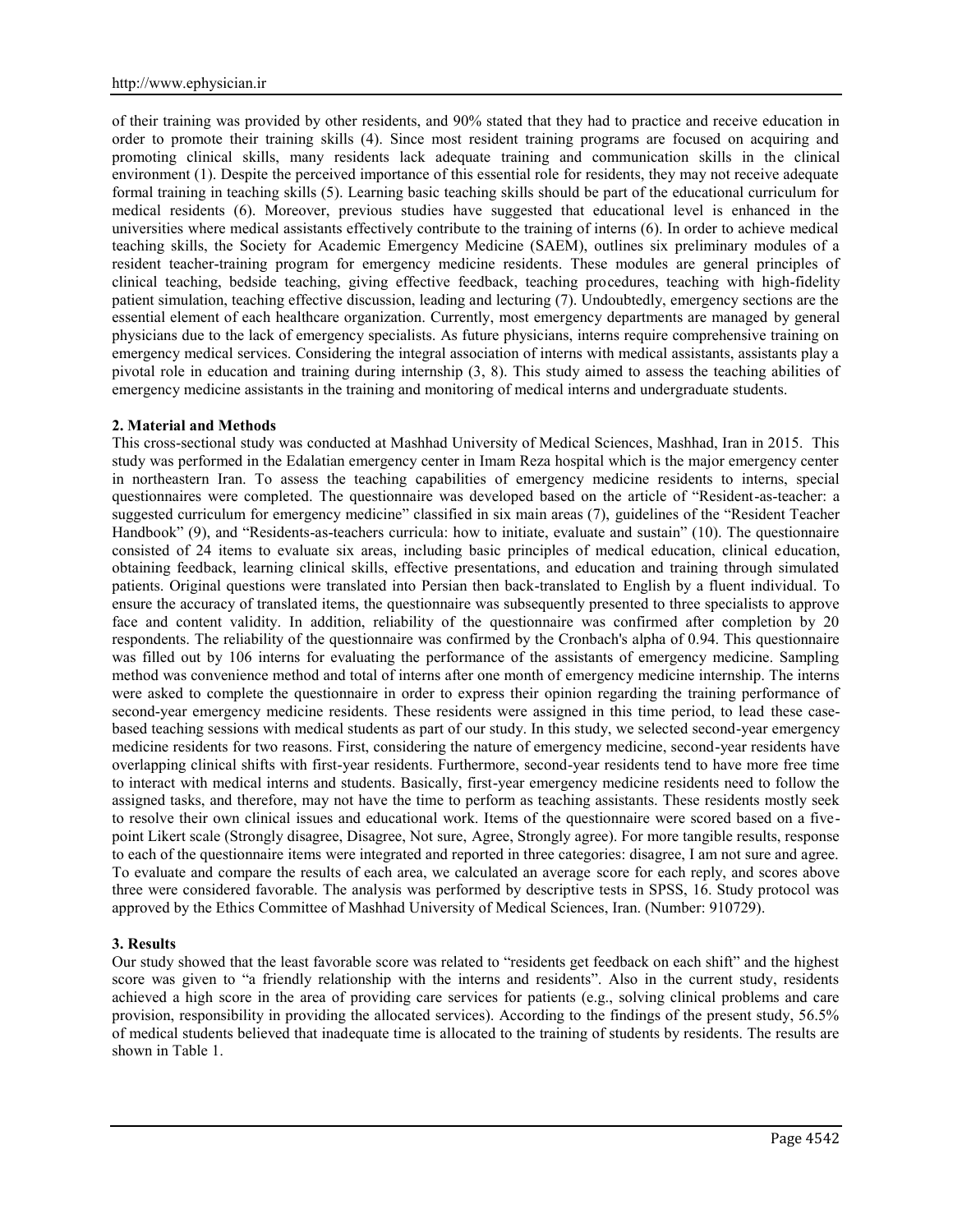| Domain                       | Items of questionnaire<br>Answers; $n$ $(\frac{6}{6})$   |                        |                  |            |          |          |
|------------------------------|----------------------------------------------------------|------------------------|------------------|------------|----------|----------|
|                              |                                                          | Strongly               | Agree            | <b>Not</b> | Disagree | Strongly |
|                              |                                                          | agree                  |                  | sure       |          | disagree |
|                              | The basics of medical Appropriate occasion for training. | 9(8.5)                 | 41 (38.7)        | 24         | 22       | 8(7.5)   |
| education                    |                                                          |                        |                  | (22.6)     | (20.8)   |          |
|                              | Sufficient time period for training.                     | 7(6.6)                 | 17(16)           | 21         | 41       | 9(17.9)  |
|                              |                                                          |                        |                  | (19.8)     | (38.7)   |          |
|                              | Giving right to participate in group                     | 12(11.3)               | 37(34.9)         | 26         | 21       | 9(8.5)   |
|                              | discussions during clinical rounds                       |                        |                  |            | (19.8)   |          |
|                              |                                                          |                        |                  | (24.5)     |          |          |
|                              | Necessary capabilities to act as the<br>teacher.         | 5(4.7)                 | 27(25.5)         | 35         | 23       | 14(13.2) |
|                              |                                                          |                        |                  | (33)       | (21.7)   |          |
| Clinical education           | Relevance to your educational needs.                     | 8(7.5)                 | 50(47.2)         | 17         | 22       | 8(7.5)   |
|                              |                                                          |                        |                  | (16)       | (20.8)   |          |
| Giving effective<br>feedback | Giving feedback in every clinical                        | $\overline{15}$ (14.2) | $\boldsymbol{0}$ | 47         | 32       | 12(11.3) |
|                              | shift                                                    |                        |                  | (44.3)     | (30.2)   |          |
|                              | Giving negative feedback typically                       | 24(22.6)               | 46(43.4)         | 21         | 6(5.7)   | 6(5.7)   |
|                              |                                                          |                        |                  | (19.8)     |          |          |
|                              | The feedbacks mostly have punitive                       | 28 (26.4)              | 47(44.3)         | 15         | 9(8.5)   | 5(4.7)   |
|                              | function.                                                |                        |                  | (14.2)     |          |          |
|                              | The manner of assistants' behavior                       | 10(9.4)                | 49 (46.2)        | 26         | 13       | 7(6.6)   |
|                              | towards enthusiasm for training.                         |                        |                  | (24.5)     | (12.3)   |          |
|                              | Taking enough time for answering                         | 9(8.5)                 | 47(44.3)         | 29         | 18(17)   | 2(1.9)   |
|                              | questions                                                |                        |                  | (27.4)     |          |          |
|                              | Monitoring the manner of taking                          | 9(8.5)                 | 53 (50)          | 22         | 15       | 7(6.6)   |
|                              | biography and medical examinations.                      |                        |                  | (20.8)     | (14.2)   |          |
|                              | Asking about the patients'                               | 6(5.7)                 | 30(28.3)         | 24         | 34       | 10(9.4)  |
|                              | differential diagnosis.                                  |                        |                  | (22.6)     | (32.1)   |          |
|                              | Asking of opinion about the manner                       | 5(4.7)                 | 40(37.7)         | 22         | 25       | 12(11.3) |
|                              | of patients' clinical treatment.                         |                        |                  | (20.8)     | (23.6)   |          |
|                              | Stating the reason of accuracy or                        | 8(7.5)                 | 35(33)           | 37         | 17(16)   | 7(6.6)   |
|                              | inaccuracy of answers                                    |                        |                  | (34.9)     |          |          |
| Training the clinical        | Explaining the relevant indications                      | 5(4.7)                 | 34(32.1)         | 29         | 26       | 12(11.3) |
| skills                       | and contraindications before doing                       |                        |                  | (27.4)     | (24.5)   |          |
|                              | the clinical procedures                                  |                        |                  |            |          |          |
|                              | Explaining the way of doing the                          | 11(10.4)               | 53 (50)          | 23         | 14       | 5(4.7)   |
|                              |                                                          |                        |                  | (21.7)     |          |          |
|                              | procedure and its stages before doing                    |                        |                  |            | (13.2)   |          |
|                              | the procedure                                            |                        |                  |            |          |          |
| Training through             | Having a proper behavior towards                         | 14(13.2)               | 53 (50)          | 24         | 7(6.6)   | 5(4.7)   |
| using simulated              | the patients                                             |                        |                  | (22.6)     |          |          |
| patients                     | Taking the responsibility of their                       | 17(16)                 | 57(53)           | 18         | 9(8.5)   | 4(3.8)   |
|                              | actions.                                                 |                        |                  | (17)       |          |          |
|                              | Providing appropriate services to                        | 12(11.3)               | 62(58.58)        | 18         | 10(9.4)  | 3(2.8)   |
|                              | patients.                                                |                        |                  | (17)       |          |          |
|                              | Ability to synthesize the patients'                      | 10(4.9)                | 45(42.5)         | 33         | 12       | 2(1.9)   |
|                              | clinical problems.                                       |                        |                  | (31.1)     | (11.3)   |          |
|                              | Asking for relevant tests, based on                      | 15(14.2)               | 50(47.2)         | 24         | 11       | 5(4.7)   |
|                              | the patients' problems.                                  |                        |                  | (22.6)     | (10.4)   |          |
| Teaching effective           | Listening to your words attentively.                     | 11(10.4)               | 62(58.5)         | 20         | 7(6.6)   | 3(2.8)   |
| speech and guiding           |                                                          |                        |                  | (18.9)     |          |          |
| the discussion               | Are content with teaching you and                        | 8(7.5)                 | 55 (51.9)        | 27         | 13       | 2(1.9)   |
|                              | show inclination to do it?                               |                        |                  | (25.5)     | (12.3)   |          |
|                              | The friendly relationship between the                    | 29(27.4)               | 50 (47.2)        | 12         | 7(6.6)   | 8(7.5)   |
|                              | emergency medicine and you.                              |                        |                  | (11.3)     |          |          |
|                              |                                                          |                        |                  |            |          |          |

**Table1.** Evaluating the performance of the assistants in emergency medicine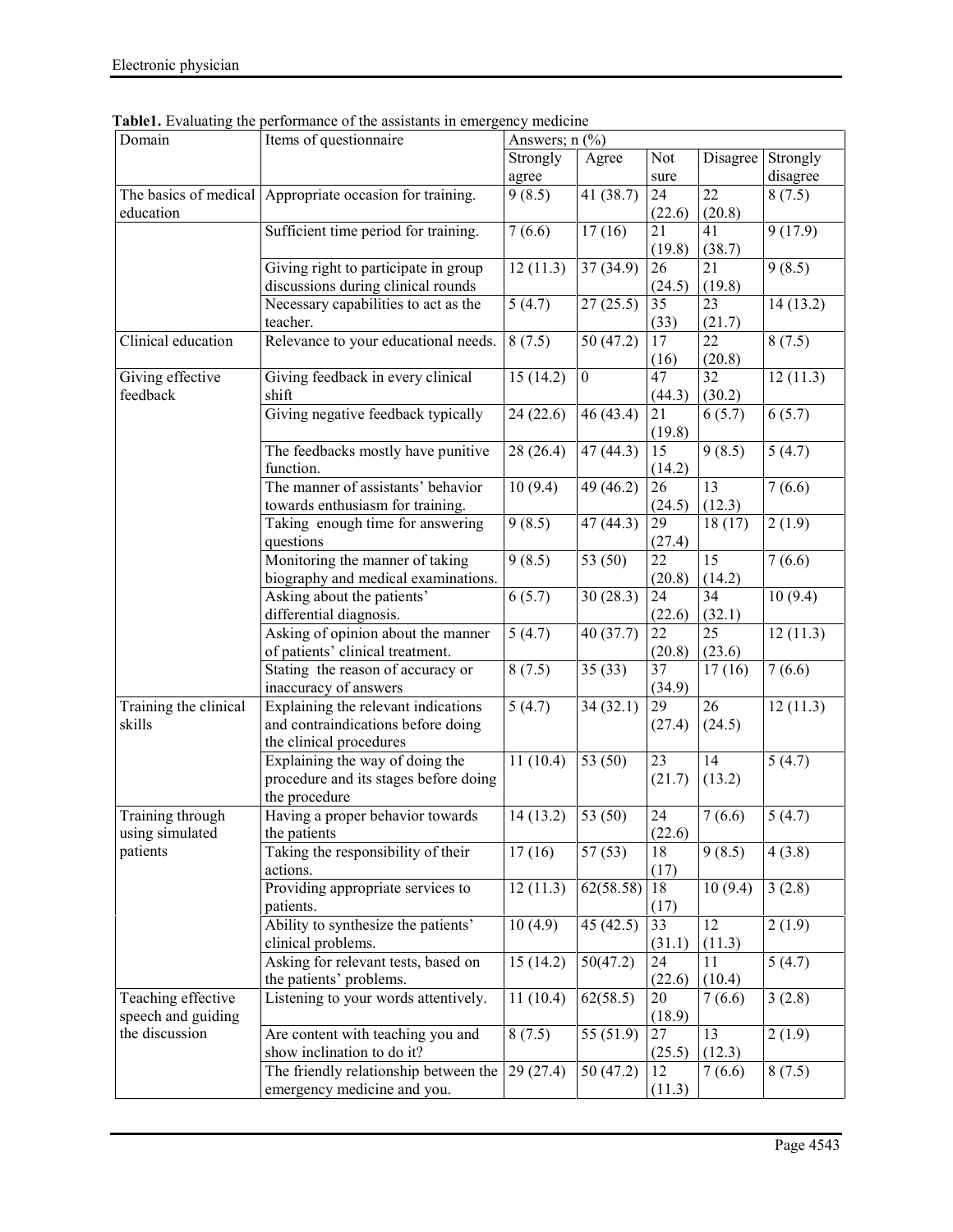## **4. Discussion**

In the present study, those residents were assessed and discussed by interns in six main areas. The highest score in the questionnaire belonged to the area of the friendly relationship between residents and interns, while the lowest score was observed in the category of obtaining feedback from interns by residents in every working shift. A study was conducted in Spain, and assessed the perception of 104 medical students about residents' teaching activity. In this study, these results were obtained: 69.9% of students consider that as much as 50% of their knowledge came from rounds with residents. Students believe that resident teaching lacks enough academicals' acknowledgment  $(94.2\%)$ ; they estimate necessary to acquire teaching skills during residency  $(82.7\%)$ , and they would like to provide tutoring other medical students (88,5%). Students have a positive view of residents and rated residents better than physicians on relational and motivational abilities (11). Neher et al. believed that in order to increase the teaching skills of medical assistants, they have to acquire the general principles of teaching and learn how to encourage students to learn new tips, assess the level of student knowledge and learning, adequately monitor and correct the mistakes of students, and reinforce the performance of students (12). Low score of obtaining feedback could be attributed to factors such as boredom, inadequate free time of residents due to multiple tasks, and lack of training skills. In a similar study, the highest scores of the questionnaire were reported in the areas of respecting students as individuals and answering the questions of students orally. On the other hand, the lowest score was observed in the area of facilitating the performance of interns through the use of pictorial training materials (8). Residents spend an estimated 20 % of their clinical time supervising, evaluating and teaching students (13). In many institutions, medical students spend more time with residents than the faculty during their clinical rotations (5). Medical students spend significant amounts of time learning from residents and they are well-positioned to provide rapid and timely feedback to residents. They are reliable, and important judgment of them may facilitate residents' development as proficient teachers (14). In the current study, residents achieved a high score in the area of providing care services for patients (e.g., solving clinical problems and care provision, responsibility in providing the allocated services). In general, the majority of physicians do not receive training on teaching skills during the internship, while most resident training programs are based on the clinical abilities of physicians. Previous studies have proposed various theories regarding communication skills and promotion of training skills through acquiring residential clinical skills (1). According to the findings of the present study, 56.5% of medical students believed that inadequate time is allocated to the training of students by residents. This could be due to the fact that residents are mainly engaged in their assigned clinical tasks and do not have sufficient time for the training and education of interns. One other explanation for why residents were unable to assign more time to teach may be the increased involvement in other mandated training experiences (e.g., scholarly activity and quality improvement). The impact of duty hour restrictions and other responsibilities requirements should also be considered (15). Residents believe they are well adapted to teach their juniors, but report that their teaching role is not adequately emphasized or valued by their institution. Students may value resident teaching higher than faculty teaching. They view residents as more approachable, which enables them to admit ignorance and mistakes and more readily accept beneficial feedback (5). One of the limitations of the current study was the small sample size, and the results would be more accurate if similar studies were performed on larger sample sizes. In addition, the cross-sectional study design could be considered as another limitation of our study. Therefore, it is recommended that interventional studies should be conducted in this regard using various training methods to examine the results before and after the intervention. Moreover, educational interventions could be assessed in terms of their efficacy in the training of medical students and other residents.

# **5. Conclusions**

According to the results of this study, residential curricula in the field of medicine do not meet the training needs of interns and undergraduate students regarding the enhancement of clinical training skills. Considering the key role of residents in the education and training of future healthcare specialists, training interventions and allocating sufficient time to the proper education of different members of healthcare teams and medical students could largely contribute to the development of clinical training systems.

### **Acknowledgments:**

We thank all students who participated in completing the questionnaire.

#### **Conflict of Interest:**

There is no conflict of interest to be declared.